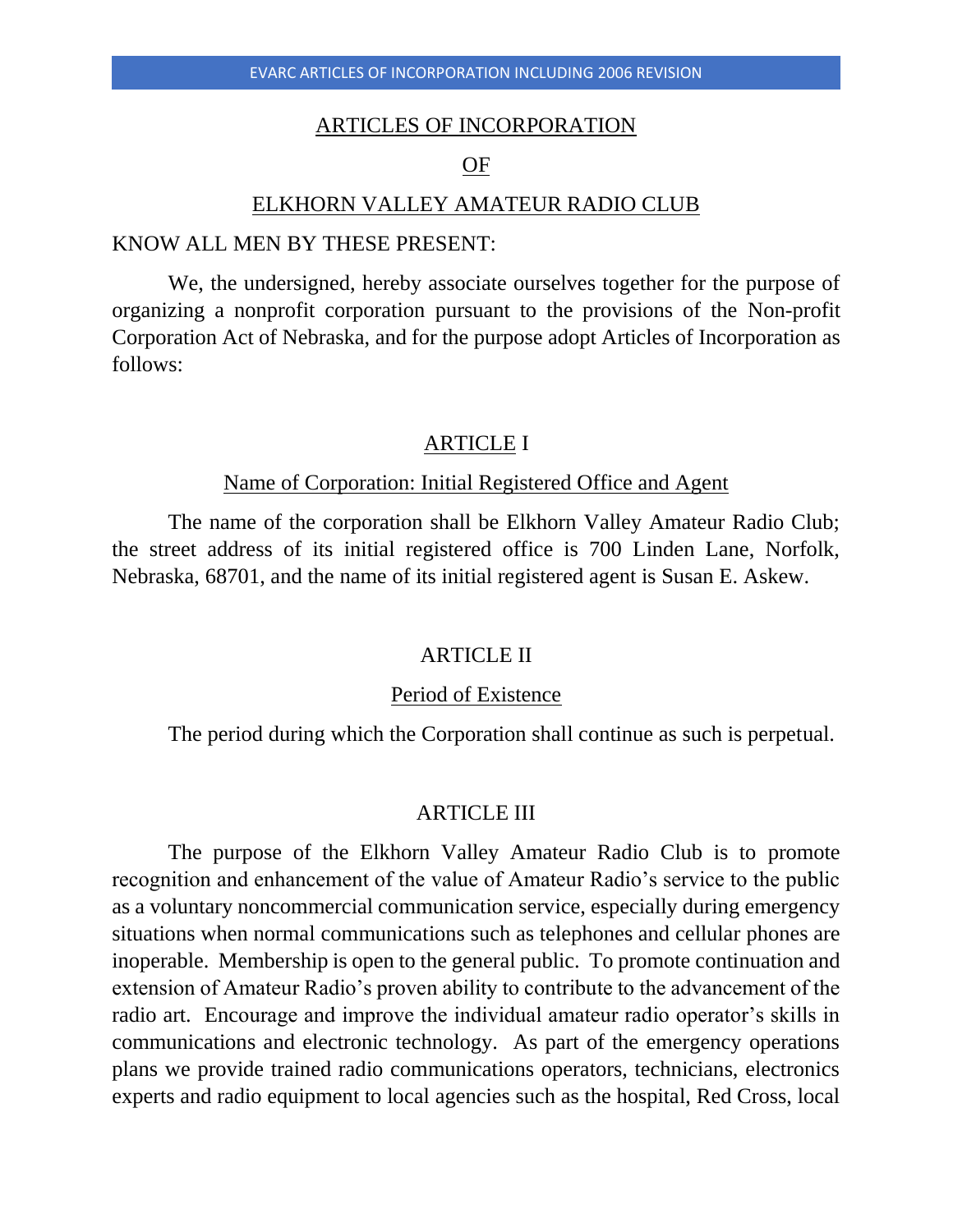and county emergency management agencies, in case of a disaster or other emergency during which communications assistance as needed. Give demonstrations of Amateur Radio equipment and operating techniques.<sup>i</sup>

# ARTICLE IV

## Annual Meetings

Annual meetings of the Board of Directors shall be conducted at 8:30 a.m., on the second Saturday of January of each year, commencing in January of 1993.

# ARTICLE V

# Board of Directors

The business and affairs of the corporation shall be conducted under the supervision of the Board of Directors consisting of not less than five nor more than twenty directors. The names and street addresses of the persons who are to serve as initial directors until the annual meeting in January of 1993 are as follows:

> Douglas L. Zastrow 1702 Alaska Avenue, Norfolk, NE 68701

John L. (Monte) Wilson 402 N. 28<sup>th</sup> Street, Norfolk, NE 68701

Patrick Adams 2002 Sunset Norfolk, NE 68701

Sam Seikaly Rural Route 2 Norfolk, NE 68701

Susan E. Askew 700 Linden Lane Norfolk, NE 68701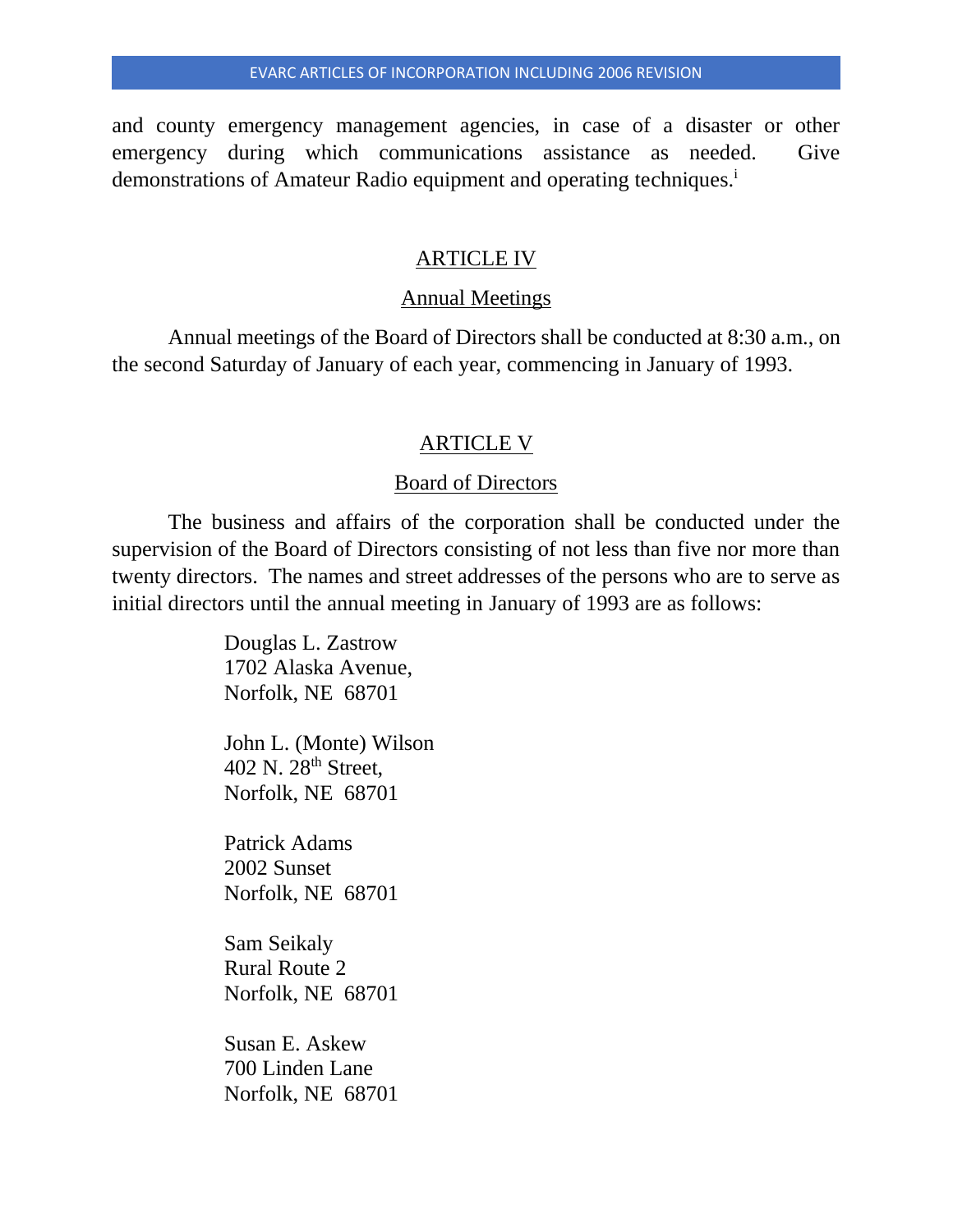Robert (Bill) Staub, Jr. 3<sup>rd</sup> and Willis Hoskins, NE 68740

Directors shall hold office until their successors have been elected. Upon Expiration of the term of office of each director, a successor shall be elected by the directors for a term of three years. Vacancies due to death, resignation, removal by the Board of Directors with or without cause, or for other cause, shall be filled by the remaining directors. All directors shall be residents of the State of Nebraska.

## ARTICLE VI

## Members

The corporation membership shall consist of any person who is a licensed amateur radio operator.

## ARTICLE VII

## Nondiscrimination

The corporation shall in no manner discriminate between persons because of their race, color, religion, national origin or previous condition of servitude, and shall comply with all federal and state laws relation to civil rights.

## ARTICLE VIII

### **Incorporators**

The name and street address of each incorporator is as follows:

Stanley Uttecht - #74, 37<sup>th</sup> Street East Norfolk, Nebraska 68701

Susan E. Askew - 700 Linden Lane Norfolk, Nebraska 68701